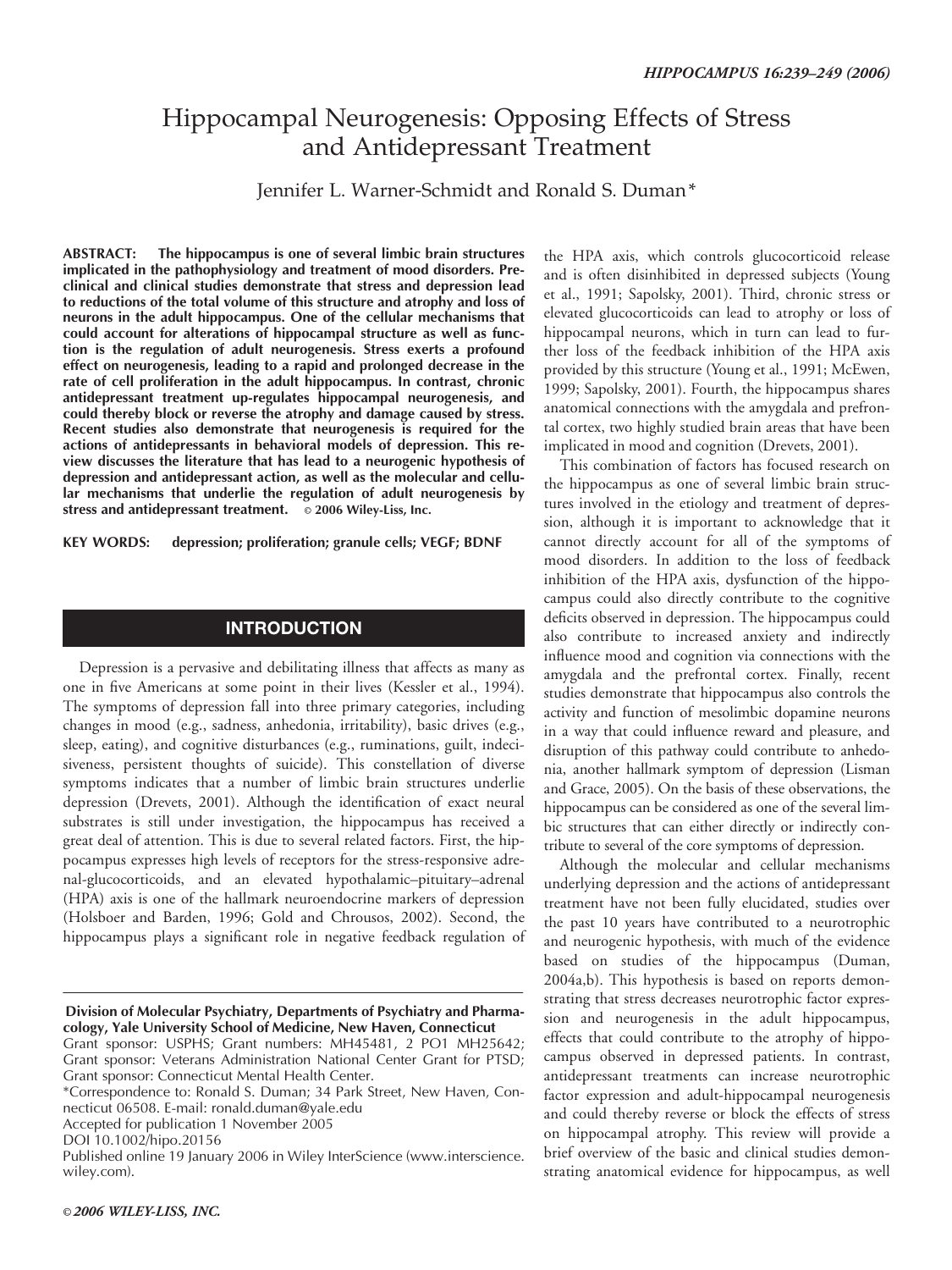as evidence of atrophy of hippocampus in mood disorders. A more complete review will be provided on the role of hippocampal neurogenesis in stress, depression, and the actions of antidepressant treatments.

#### HIPPOCAMPAL VOLUME IS DECREASED **IN DEPRESSION**

Clinical studies have demonstrated that subjects with depression have reduced hippocampal volume, as well as atrophy of other limbic brain regions. This section provides a brief review of the brain imaging literature on this subject, and postmortem studies of the cellular changes that could underlie alterations of hippocampal size.

#### Brain Imaging of Depressed Subjects

The hippocampus, prefrontal cortex, and amygdala are three regions of critical interest in studies of the underlying pathophysiology of depression (Drevets, 2001). Numerous volumetric and functional brain imaging studies have examined these regions in depressed patients compared to healthy controls. Although it is not yet clear where the initial insult occurs, there is strong evidence demonstrating that the volume of these regions is altered in depressed patients.

There are numerous reports demonstrating that the volume of the hippocampus is decreased in depressed subjects. (Sheline et al., 1996; Shah et al., 1998; Sheline et al., 1999; Bremner et al., 2000; Mervaala et al., 2000; Steffens et al., 2000; Frodl et al., 2002; MacQueen et al., 2003; Saarelainen et al., 2003; Sheline et al., 2003; Vermetten et al., 2003). There are a few negative studies, and this could be due to variability in patient inclusion and definition of the hippocampal region analyzed (Axelson et al., 1993; Vakali et al., 2000). Also, there are reports that antidepressant treatment can reverse or block hippocampal atrophy (Sheline et al., 2003; Vermetten et al., 2003). In addition to decreased hippocampal volume, reductions in the volume of the prefrontal cortex (Drevets et al., 1997; Ongur et al., 1998; Hirayasu et al., 1999; Rajkowska et al., 1999; Bremner et al., 2000; Rajkowska et al., 2001) and amygdala have been reported in depressed subjects (Hastings et al., 2004).

#### Postmortem Studies of Depressed Patients

To examine the underlying cellular alterations that could account for the atrophy of hippocampus, studies on postmortem tissues from depressed subjects are being conducted. One study has reported an increase in cell packing density in the hippocampus, an effect that could contribute to the decreased hippocampal volume in depressed subjects (Stockmeier et al., 2004). Consistent with the increase in packing density is the finding of a 30–35% increase in the density of neurons and glia in the pyramidal subfields and dentate gyrus (DG) of the hippocampus (Stockmeier et al., 2004). An earlier study did not find differences in hippocampal cell number in the hippocampus of depressed subjects, although discrete cell counts and morphometric analysis were not conducted (Muller et al., 2001). Another more recent study of the volumes of subcortical structures reported volume reductions in several areas, including hippocampus and amygdala (Bielau et al., 2005). In addition to the studies of hippocampus, there are several studies reporting a reduction in the number of glia and size of neurons in the prefrontal cortex of depressed subjects (see Duman, 2004a).

To address the functional consequences of these volumetric reductions, von Gunten and Ron (2004) have correlated the magnitude of right hippocampal volume reduction found in depressed patients with the degree of subjective memory impairment. They found a direct correlation; however, in the absence of a patient group with no memory impairments, the interpretation of this report is limited. It is not yet clear whether these volumetric reductions are causal or a consequence of depression. The impact of these morphometric data on brain function and depressive symptoms is an area that requires further investigation.

# STRESS AND NEUROGENESIS IN THE ADULT HIPPOCAMPUS

Basic research has firmly established that neurogenesis persists in the adult mammalian brain (Kempermann et al., 1997; Eriksson et al., 1998; Gould et al., 1999; Gage, 2000;). The subgranular zone (SGZ) of the hippocampus is one of two major neurogenic zones where neural progenitors are found in the adult brain and continue to give rise to new neurons. Newborn cells proliferate in the SGZ, migrate into the granule cell layer (GCL), and mature into neurons and other cell types (Fig. 1). In addition, one of the most striking features of adult neurogenesis is that it is an extremely dynamic process that can be up- or down-regulated by a variety of endocrince, environmental, and pharmacological factors. This section reviews the use of stress as a model of depression and the influence of stress on neurogenesis in the adult hippocampus.

#### Stress Decreases Neurogenesis

Chronic stress is a risk factor for major depression in individuals with genetic vulnerability (Holsboer and Barden, 1996; Gold and Chrousos, 2002). In addition, repeated stress is often used as an animal model of depression in rodents because it induces symptoms of depression, including (1) anhedonia, measured by sucrose preference (Willner and Mitchell, 2002); (2) alterations in REM sleep (Moreau et al., 1995; Cheeta et al., 1997); (3) reduced sexual activity (D'Aquila et al., 1994; Brotto et al., 2001); (4) increased corticosterone levels (Gold and Chrousos, 2002); and (5) disturbed circadian rhythms (Stewart et al., 1990; Solberg et al., 1999). In this context, it is interesting to note that neurogenesis in the adult hippocampus is extremely sensitive to and markedly regulated by stress.

There are now numerous studies that consistently report that stress decreases the proliferation of new neurons in the SGZ of the hippocampus (Fig. 2). Adult neurogenesis is decreased by many different types of stressors, including predator odor (Galea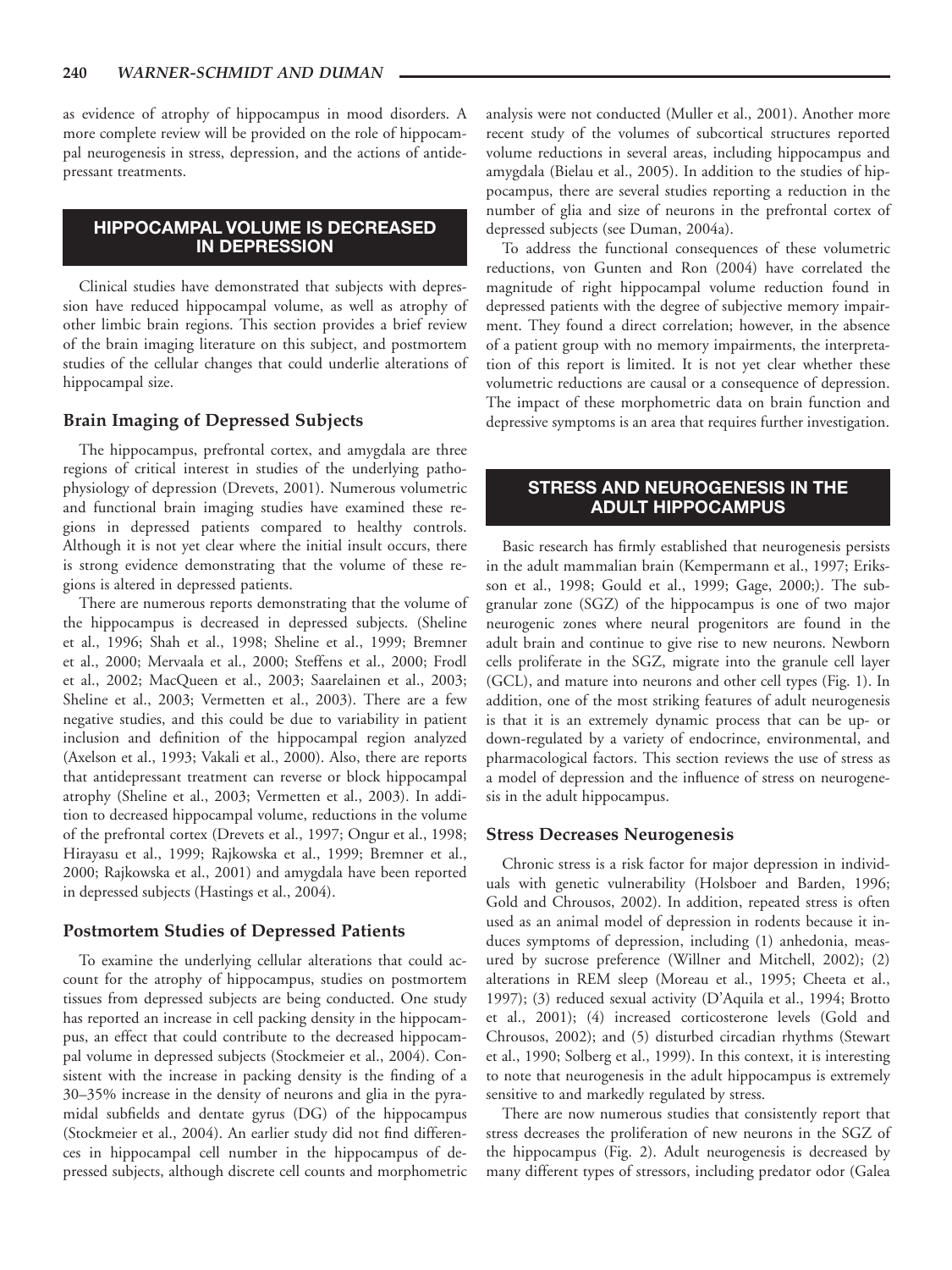

FIGURE 1. Neurogenesis in the adult hippocampus. A: depicts a typical image of newborn neurons in hippocampus of adult rat, visualized by immunohistochemistry for bromodeoxy uridine (BrdU), which is incorporated into the DNA of dividing cells, indicated with arrowheads. Putative neural stem cells are located in the SGZ of the hippocampus, localized at the border between the GCL and the hilus. The proliferating cells are irregular in shape and have very few or no processes. The diagram in (B) shows how many of the newborn cells  $(\sim 80\%)$  that are destined to become neurons migrate into the granule cell layer, mature, and take on characteristics of adult granule cells. Most notable is the extension of dendrites into the molecular layer and axons into the CA3 pyramidal cell layer via the mossy fiber pathway. [Color figure can be viewed in the online issue, which is available at www.interscience.wiley.com.]

et al., 2001), social stress (Czeh et al., 2001; Gould et al., 1997), acute and chronic restraint stress (Pham et al., 2003; Vollmayr et al., 2003; Rosenbrock et al., 2005), footshock stress (Malberg and Duman, 2003; Vollmayr et al., 2003), and chronic mild stress (Alonso et al., 2004). For a complete review of the literature on the regulation of neurogenesis by stress and antidepressants see Duman, 2004b. Inescapable stress also decreases neurogenesis with a time course that correlates with behavioral despair in the learned helplessness model of depression (Malberg and Duman, 2003). However, there is also a report of a dissociation between decreased neurogenesis and behavior in the learned helplessness model (Vollmayr et al., 2003). This indicates that neurogenesis does not underlie behavioral despair in this model, but could also reflect the limitations of learned helplessness

model, a well as other behavioral models of depression that inadequately reproduce the time course and symptoms of depression.

#### Mechanisms for Down-Regulation of Neurogenesis by Stress

There are several possible mechanisms that could account for the effects of stress on adult neurogenesis. Stressful experiences stimulate the HPA axis, resulting in increased adrenal–glucocorticoid levels, one of the hallmark endocrine responses to stress. Glucocorticoid hormones act on two main subtypes of receptors in the brain: the mineralcorticoid receptor (MR) and the gluco-



FIGURE 2. Molecular and cellular determinants underlying the opposing actions of stress and antidepressant treatment on hippocampal structure. Stress can have multiple effects depending on the subregion of the hippocampus examined. In the DG acute or chronic stress results in decreased neurogenesis or birth of new neurons. Neural progenitor cells are located in the SGZ, a region between the GCL and the hilus. Adrenal glucocorticoid, which are elevated by stress, also decreases adult neurogenesis. Stress also decreases the expression of BDNF and VEGF, effects that could contribute to decreased neurogenesis. In contrast, antidepressant treatment increases neurogenesis in the hippocampus, and the up-regulation of cell proliferation and survival is mediated by increased expression of VEGF and BDNF, respectively. In the CA3 pyramidal cell layer, repeated stress results in atrophy or remodeling of pyramidal neurons, decreasing the number and length of apical dendrites. Glucocorticoid administration causes a similar effect, and decreased expression of BDNF could contribute to pyramidal cell atrophy. Chronic antidepressant administration can reverse the atrophy of CA3 neurons. The effects of antidepressant treatment occur via acute regulation of 5-HT and NE and the regulation of intracellular signaling and gene expression. [Color figure can be viewed in the online issue, which is available at www.interscience. wiley.com.]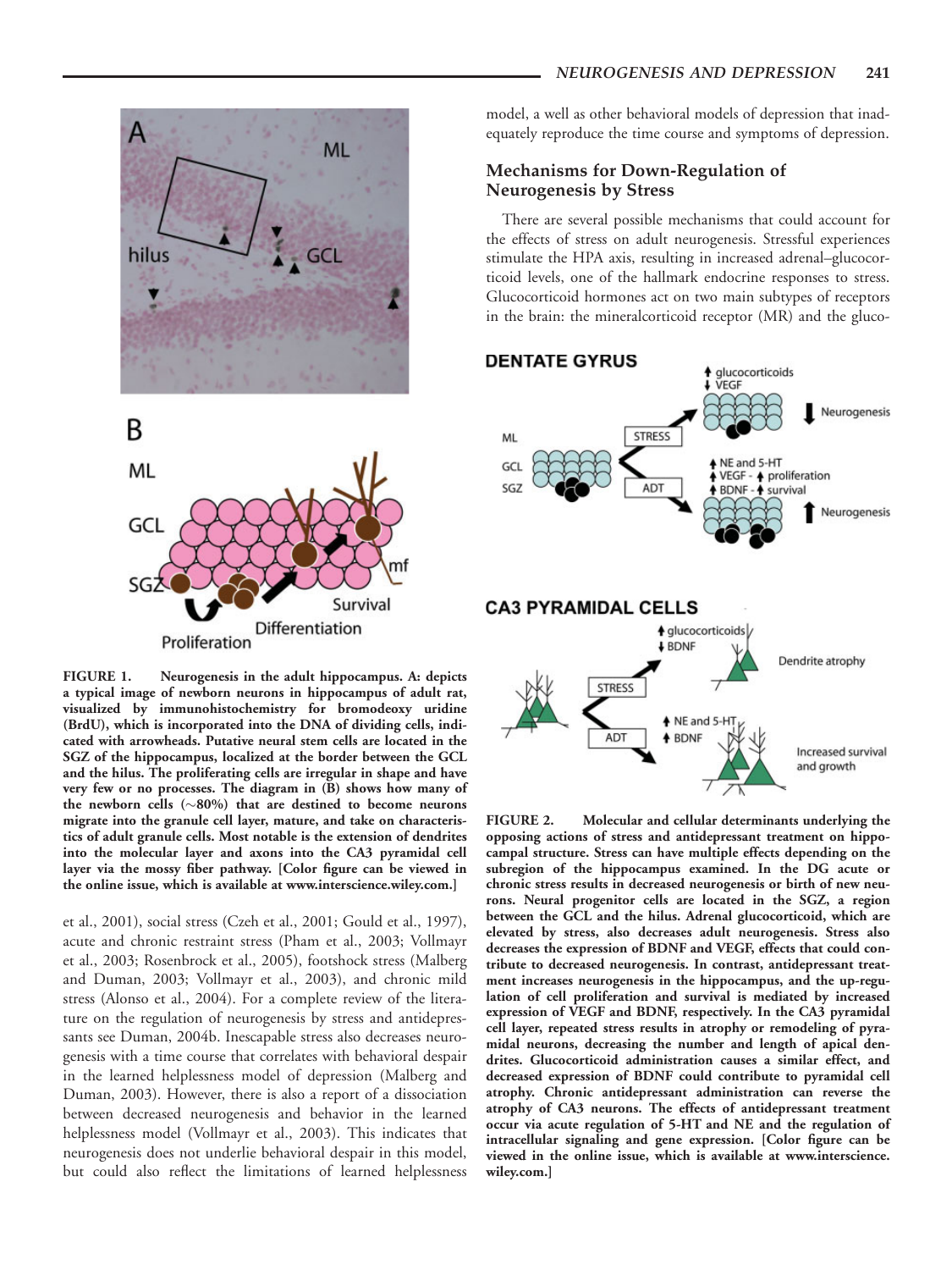corticoid receptor (GR). Because of its lower affinity, the GR is activated primarily during periods of stress when circulating levels of glucocorticoids are relatively high. Upon activation, these receptors translocate to the nucleus of the cell where they trigger changes in gene expression, which have long-lasting effects on the structure and functioning of the cells. The enrichment of MR and GR in the hippocampus makes this structure particularly vulnerable to stress, and could underlie the down-regulation of neurogenesis. This possibility is supported by studies demonstrating that administration of corticosterone, the active adrenal glucorticoid in rodents, significantly decreases neurogenesis in the hippocampus (Fig. 2) (Gould et al., 1992; Cameron et al., 1998). Decreased neurogenesis in response to stress or corticosterone can be blocked by pretreatment with an NMDA receptor antagonist, demonstrating a role for enhanced glutamate transmission (Cameron and Gould, 1996).

Stress is also reported to decrease the expression of brain derived neurotrophic factor (BDNF) and it is possible that the reduced levels of this factor also contribute to the actions of stress (Duman, 2004a). In addition, a recent study has demonstrated that stress decreases levels of vascular endothelial growth factor (VEGF) in the hippocampus (Heine et al., 2005). VEGF was first shown to influence angiogenesis and proliferation of endothelial cells, but a role for VEGF in hippocampal neurogenesis has also been demonstrated, leading to a vascular niche hypothesis of depression (Palmer et al., 2000). Further studies will be required to determine the role of VEGF in the down-regulation of adult neurogenesis. Another factor that has received attention is interleukin-1 $\beta$  (IL-1 $\beta$ ). Preliminary studies demonstrate that IL-1 $\beta$ , like stress, decreases neurogenesis and that blockade of IL-1 $\beta$  blocks the down-regulation of neurogenesis in response to stress (Koo and Duman, 2005).

In addition to decreased neurogenesis, stress influences the structure of mature neurons in the adult hippocampus. Stress, as well as corticosterone treatment, significantly reduces the length and number of branch points of CA3 pyramidal neurons in the hippocampus (Fig. 2) (Watanabe et al., 1992; Magarinos et al., 1996). Atrophy or restructuring of CA3 neurons could contribute to the reduction in hippocampal volume and increased packing density reported in depressed subjects. Further analysis of the fine structure of hippocampal neurons in the postmortem tissue of depressed subjects will be needed to examine this hypothesis. In addition to morphological alterations, stress and adrenal steroids regulate long-term potentiation (LTP) in rodent models (Foy et al., 1987; Shors et al., 1990), suggesting a significant impairment in hippocampal function after chronic stress exposure.

# ANTIDEPRESSANTS AND NEUROGENESIS IN THE HIPPOCAMPUS

Previous hypotheses to explain the therapeutic action of antidepressants, as well as the theories of depression, were based on the acute action of these treatments to block the reuptake or metabolism of monoamines and thereby increase synaptic levels of these neurotransmitters. Despite an acute rise in the levels of the monoamines serotonin (5HT) and norepinephrine (NE), these treatments require chronic administration (weeks to months) before a therapeutic effect is observed. This has led to a cellular theory of depression (Duman et al., 1997) in which increases in 5HT/NE activate receptors to trigger intracellular signaling cascades that regulate gene transcription. These alterations in gene expression, including increased expression of neurotrophic factors, mediate long-lasting changes in cell morphology and functioning, which are thought to underlie the action of antidepressants in part by reversing stress-induced damage. Taken together, these findings support a role for increased hippocampal neurogenesis in the action of antidepressants.

## Antidepressant Treatment Increases Adult Neurogenesis

In contrast to the effects of stress, antidepressant treatment increases adult neurogenesis (Fig. 2). Administration of one of the several different classes of antidepressants, including 5-HT or NE selective reuptake inhibitors, increases neurogenesis in adult hippocampus (Madsen et al., 2000; Malberg et al., 2000; Manev et al., 2001; Nakagawa et al., 2002; Santarelli et al., 2003). For a complete review of the literature on antidepressant regulation of neurogenesis see Duman, 2004b. The up-regulation of neurogenesis is dependent on chronic treatment, consistent with the time course for the therapeutic action of antidepressants (Malberg et al., 2000). The influence of antidepressants on the different aspects of neurogenesis, including proliferation, differentiation, and survival, has been examined. These studies demonstrate that chronic antidepressant administration increases the proliferation of neural progenitors in the SGZ (Malberg et al., 2000) and the survival of these newborn neurons (Nakagawa et al., 2002), but does not influence the ratio of neurons to glia  $(\sim80:20)$  (Malberg et al., 2000). The pharmacological specificity of antidepressant regulation of adult neurogenesis has also been examined. Atypical antipsychotics, which are effective at remitting the symptoms of depression and enhance the effectiveness of SSRIs, increase proliferation as well (Kodama et al., 2004). However, classical antipsychotics, which do not effectively treat depression, have no effect on cell proliferation (Malberg et al., 2000; Halim et al., 2004; Wang et al., 2004), and drugs of abuse decrease neurogenesis (Eisch and Mandyam, 2004).

In addition to studying the effects of chemical antidepressants, the influence of electroconvulsive seizures (ECS), a model of electroconvulsive therapy (ECT), on proliferation and survival has been assessed. In humans, ECT is the most effective treatment for patients suffering from severe otherwise treatment resistant depression (UK ECT Group, 2003). Interestingly, ECS is a more potent stimulator of proliferation than chemical antidepressants (Madsen et al.,2000; Malberg et al., 2000), correlating with its relative therapeutic efficacy. ECS increases cell proliferation by  $\sim$ 2.5-fold, compared to  $\sim$ 1.5-fold for chemical antidepressants. These newborn cells integrate into the GCL and can be detected for at least three months after treatment cessation (Madsen et al., 2000). ECS increases the number of newborn neurons, glia, and endothelial cells in the GCL, but does not alter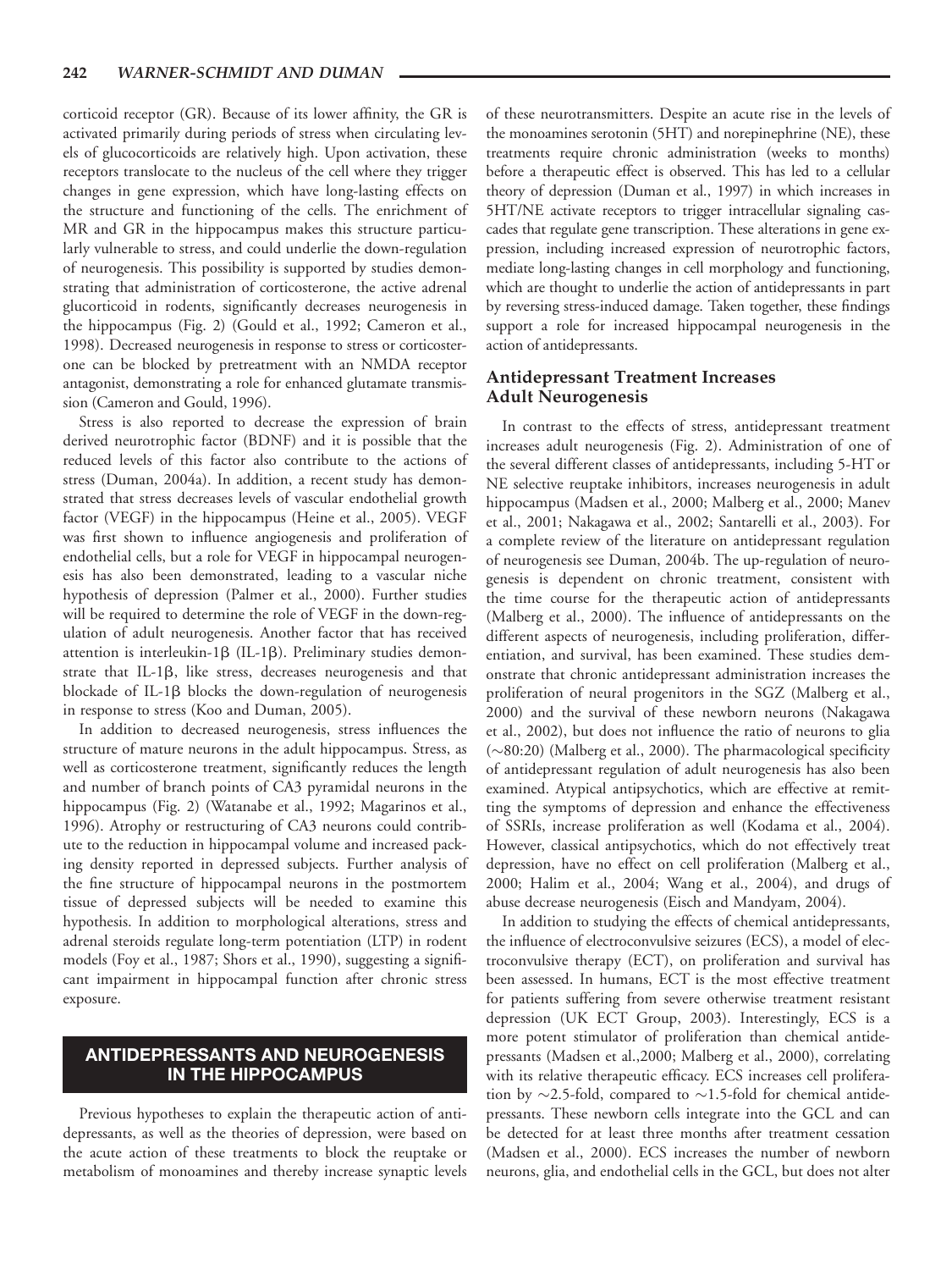the relative ratio of cell phenotype (Madsen et al., 2000; Wennstrom et al., 2003; Hellsten et al., 2004). Therefore, ECS and chemical antidepressants exert their neurogenic effect by increasing the rate of progenitor cell proliferation and by increasing the survival of newborn cells in the adult hippocampus.

It is worth mentioning that exercise, which is an effective antidepressant in humans (Blumenthal et al., 1999; Strawbridge et al., 2002) and in rodent models (Bjornebekk et al., 2005; Greenwood et al., 2005), is also a potent stimulator of proliferation in the adult hippocampus (van Praag et al., 1999). Other treatments known to have antidepressant efficacy, including estrogen and DHEA, also increase neurogenesis (Tanapat et al., 1999; Karishma and Herbert, 2002). Taken together, these data have identified neurogenesis as a target for the development of novel antidepressant medications (Duman, 2004a; Malberg and Schechter, 2005).

## Antidepressant Treatment Blocks the Down-Regulation of Neurogenesis Caused by Stress

A neurotrophic hypothesis of depression suggests that the structural and morphological changes following chronic antidepressant treatment work to reverse the damaging effects caused by stress or depression. Using stress as a model of depression, several studies have found that antidepressant treatment can prevent and reverse decreased neurogenesis resulting from stressful experiences. Chronic antidepressant administration prevents the down-regulation of neurogenesis caused by psychosocial stress in the tree shrew (Czeh et al., 2001; van der Hart et al., 2002), chronic mild stress in mice (Alonso et al., 2004), or maternal separation in rats (Lee et al., 2000). In addition, chronic fluoxetine treatment blocks the reduction of neurogenesis caused by inescapable footshock in the rat, and there is corresponding reversal of behavioral despair in the learned helplessness model (Malberg and Duman, 2003). In addition, ECS increases cell proliferation after chronic corticosterone treatment (Hellsten et al., 2002). Taken together, these studies provide further support for a neurotrophic/neurogenic hypothesis of antidepressant action.

#### Functional Consequences of Antidepressant Regulation of Newborn Neurons

An important question that follows these morphological data is whether the newborn cells induced by antidepressant treatment integrate into the hippocampal cell network. In other words, are they functional neurons? In normal rodents, cells proliferate in the SGZ, migrate into the GCL, and make synaptic connections (Markakis and Gage, 1999). These newborn granule cells also display the same electrophysiological characteristics of neighboring mature cells (van Praag et al., 2002). Work is currently being conducted to determine the effects of antidepressants on synaptic structure and function of newborn, maturing neurons in the granule cell layer.

An even more critical question in the field is what is the behavioral impact of antidepressant-induced increases in hippocampal neuronal number? Drawing a direct, causal link between hippocampal neurogenesis and the therapeutic action of antidepressants has been an area of hot debate (Duman, 2004b; Henn and Vollmayr, 2004), and much of the data is correlative. The first attempt to address this question came in 2003, with a report by Santarelli and colleagues. They used low-doses of irradiation exposure to selectively kill dividing progenitor cells in the hippocampus. In animals receiving irradiation, the induction of neurogenesis by antidepressant treatment is blocked and the behavioral responses to two classes of antidepressants in mice was attenuated. Two different behavioral models that are responsive to chronic antidepressant treatment were tested: noveltysuppressed feeding and chronic mild stress. This was the first indication that neurogenesis is required for the behavioral actions of antidepressants and an important contribution to the field.

There are two important considerations for this study. The first is the use of irradiation to ''turn-off'' neurogenesis. Low doses were chosen for this study, as they have been shown to target and kill progenitors while sparing neighboring mature granule cells (Parent et al., 1999; Peissner et al., 1999). However, even at low doses, irradiation induces an inflammatory response that can have long lasting effects on the neurogenic microenvironment (Monje et al., 2003). This limitation was addressed by studies of a mutant mouse model, in which the induction of neurogenesis and the behavioral actions of antidepressants are both blocked by deletion of the 5-HT1A receptor, consistent with the irradiation results (Santarelli et al., 2003). Second, irradiation alone markedly decreased neurogenesis but did not influence baseline behavioral responses in novelty-suppressed feeding or chronic mild stress. This indicates that although induction of neurogenesis is required for an antidepressant response, reduction of the basal rates of neurogenesis do not result in a depressive-like phenotype in these animal models. This could result in part from limitations of the animal models. For example, novelty-suppressed feeding is an accepted test of anxiety (Bodnoff et al., 1988), and the reason that it was chosen, as well as the chronic mild stress paradigm, for the neurogenesis studies is because these models are responsive to chronic, not acute, antidepressant administration (Bodnoff et al., 1988). More traditional behavioral tests such as learned helplessness or the forced swim test are responsive to acute or subchronic administration of antidepressants (Cryan et al., 2002), and are not as suitable for studies of neurogenesis. It is possible that antidepressants influence behavior in these models by regulation of synaptic function of newborn, as well as mature neurons, a possibility supported by recent studies demonstrating antidepressant regulation of synaptic signaling proteins and spine formation in the hippocampus (Hajszan et al., 2005; Zinc et al., 2005).

# MECHANISMS UNDERLYING THE NEUROGENIC ACTION OF ANTIDEPRESSANTS

A major question in the field, not just related to the actions of antidepressants but more generally to the field of neurogenesis is what underlies the neurogenic action of antidepressants, as well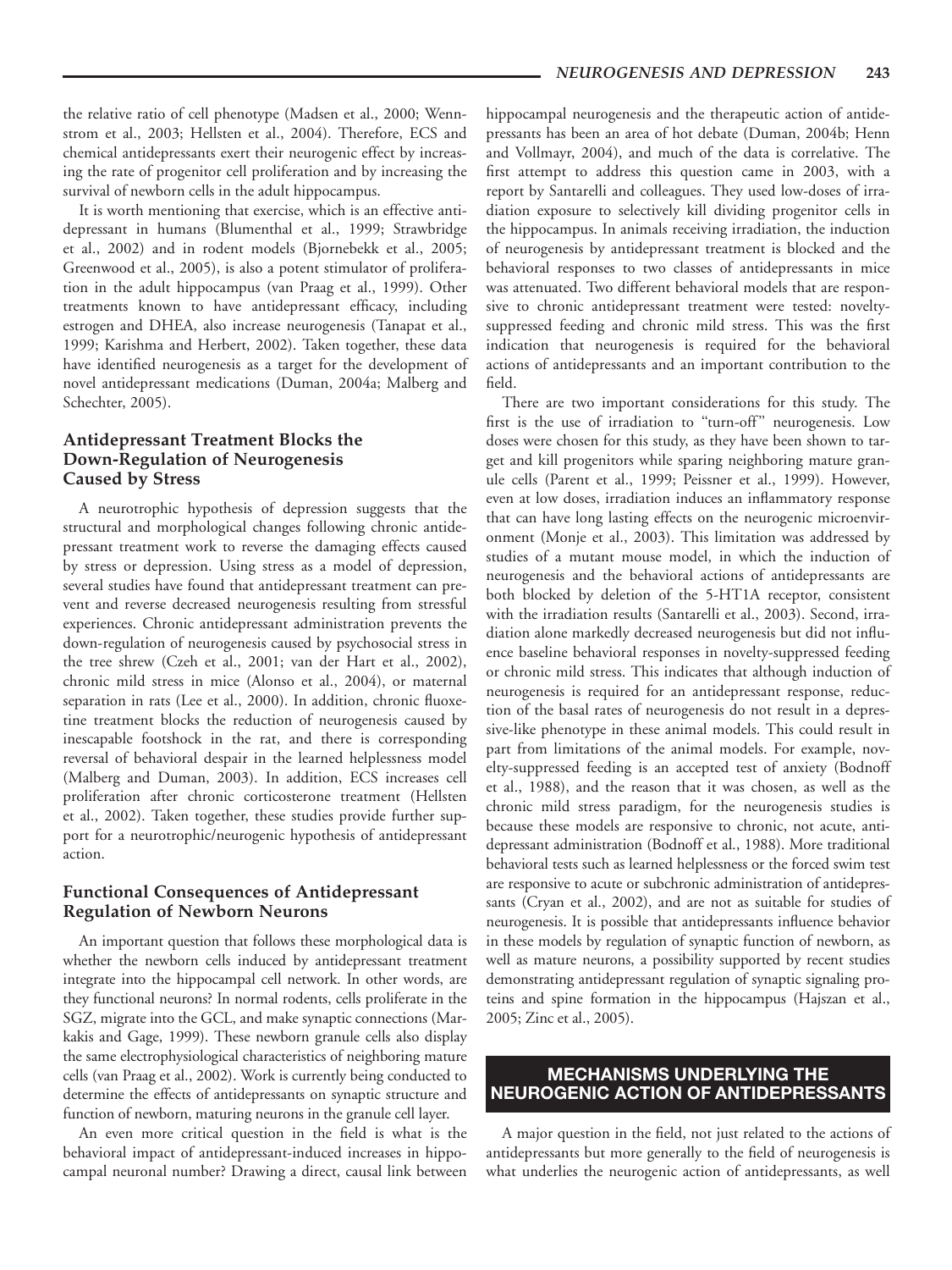as basal rates of neurogenesis? The answers have significant ramifications and could lead to novel strategies for inducing neurogenesis outside the major neurogenic zones for the treatment of a wide range of neurological and neurodegenerative disorders. Similarly, since neurogenesis is a target for antidepressants, elucidating the mechanisms underlying this effect could lead to novel targets for therapeutic intervention, and possibly to a better understanding of the pathophysiology of depression.

#### Cyclic AMP-CREB Signaling and Adult Neurogenesis

Antidepressants induce an acute increase in 5-HT and/or NE. Downstream of 5-HT and NE receptors, these drugs regulate intracellular signal transduction cascades and increase gene expression (Carlezon et al., 2005; Duman et al., 1997). One of the signaling pathways regulated by antidepressant treatment is the cAMP-CREB cascade. This second messenger pathway is up-regulated in the hippocampus at several levels by chronic antidepressant treatment, including increased levels of cAMPdependent protein kinase and increased function and expression of the cAMP response element binding protein (CREB) (Nestler et al., 1989; Nibuya et al., 1996; Thome et al., 2000). A link between the cAMP-CREB pathway and neurogenesis has also been established. Administration of rolipram, an inhibitor of cAMP specific phosphodiesterase that is responsible for breakdown of cAMP, increases the proliferation and survival of neurons in the adult hippocampus, similar to the actions of antidepressant treatment (Nakagawa et al., 2002). Blockade of CREB function by expression of a dominant negative mutant decreases neurogenesis, further demonstrating a role for this transcription factor in the regulation of adult neurogenesis.

## Neurotrophic/Growth Factors and Adult Neurogenesis

These studies of cAMP signaling and transcription factor function also indicate that specific gene targets underlie the induction of neurogenesis by CREB and antidepressant treatment. Neurotrophic/growth factors have been a focus of this work because of the neurotrophic hypothesis of depression (Duman, 2004a) and the role of these factors in the regulation of cell proliferation and survival during development, and the regulation of basal neurogenesis in the adult brain (Fig. 2). BDNF has been the target of initial studies because it is the first trophic factor found to be regulated by antidepressant treatment and is sufficient to produce antidepressant effects in behavioral models (Nibuya et al., 1995; Siuciak et al., 1997; Shirayama et al., 2002). Although infusions of BDNF into the lateral ventricles increase cell proliferation in number of brain regions, there is no effect on neurogenesis in the hippocampus (Pencea et al., 2001). Direct infusions of BDNF into the hippocampus also do not increase the proliferation of new neurons (Duman and colleagues, unpublished observations). A recent study has found that BDNF influences the survival of newborn neurons (Sairanen et al., 2005). This report demonstrates that the survival, but not proliferation, of newborn neurons was decreased in BDNF heterozygous null mutant mice, as well as a dominant negative TrkB mutant line, and that the antidepressant-induced increase in survival was blocked in these mutant lines. This study also shows that there is an up-regulation of cell death, as well as increased cell proliferation, indicating that there is an increase in cell turnover in response to antidepressant treatment.

VEGF is another factor that could underlie the neurogenic actions of antidepressants (Fig. 2): VEGF regulates basal rates of neurogenesis (Palmer et al., 2000), which is decreased by stress (Heine et al., 2005) and is up-regulated by ECS (Newton et al., 2003; Altar et al., 2004). Based on these observations, we have examined the role of VEGF in the actions of antidepressants (Warner and Duman, 2005). We have found that the time course for ECS-induction of VEGF in the GCL is consistent with the time course for induction of neurogensis, and that VEGF expression is up-regulated by chemical antidepressants. Moreover, the results demonstrate that VEGF is sufficient to increase neurogenesis, and that VEGF signaling is necessary for the neurogenic actions of antidepressant treatment. We have also found that infusion of VEGF into the lateral ventricles increases neurogenesis in the hippocampus, consistent with a recent qualitative report (Jin et al., 2002). Moreover, blockade of VEGF signaling blocks the up-regulation of neurogenesis in response to ECS as well as chemical antidepressants, including both 5-HT and NE selective reuptake blockers. These studies examined the cell proliferation phase of neurogenesis, and demonstrate that VEGF infusion increases proliferation and that blockade of VEGF signaling inhibits the induction of proliferation by antidepressant treatment. Taken together, these studies demonstrate that antidepressant treatment recruits VEGF and BDNF signaling to increase the proliferation and survival, respectively, of newborn neurons in the adult hippocampus (Fig. 2). VEGF is also required for the induction of neurogenesis in response to exercise (Fabel et al., 2003). These findings suggest a role for endothelial-derived VEGF in the actions of antidepressant treatment, although VEGF is also expressed in neuronal cells of the hippocampus (Fig. 3) (Newton et al., 2003). Release of VEGF could stimulate receptors located on both endothelial and neural progenitor cells and could thereby increase proliferation of both cell types, providing further support for differentiation and survival from other endothelial derived factors (Fig. 3).

In addition to VEGF and BDNF, other neurotrophic/growth factors have been identified by microarray analysis of ECSinduced gene expression in the hippocampus (Altar et al., 2004; Newton et al., 2003). Some of these factors, for example basic fibroblast growth factor-2 (FGF2), are known to be progenitor cell mitogens (Kuhn et al., 1996), and could also contribute to antidepressant regulation of neurogenesis. A recent report also demonstrates that the FGF2 system is altered in postmortem tissue of depressed subjects (Evans et al., 2004). In addition, there are other factors, such as insulin-like growth factor-1 (IGF-1), that are regulated by antidepressant treatment (Khawaja et al., 2004) and are involved in the up-regulation of neurogenesis by exercise (Trejo et al., 2001) that could also be involved in the actions of antidepressant treatment. Therefore, these additional factors identified by high-throughput microarray screens and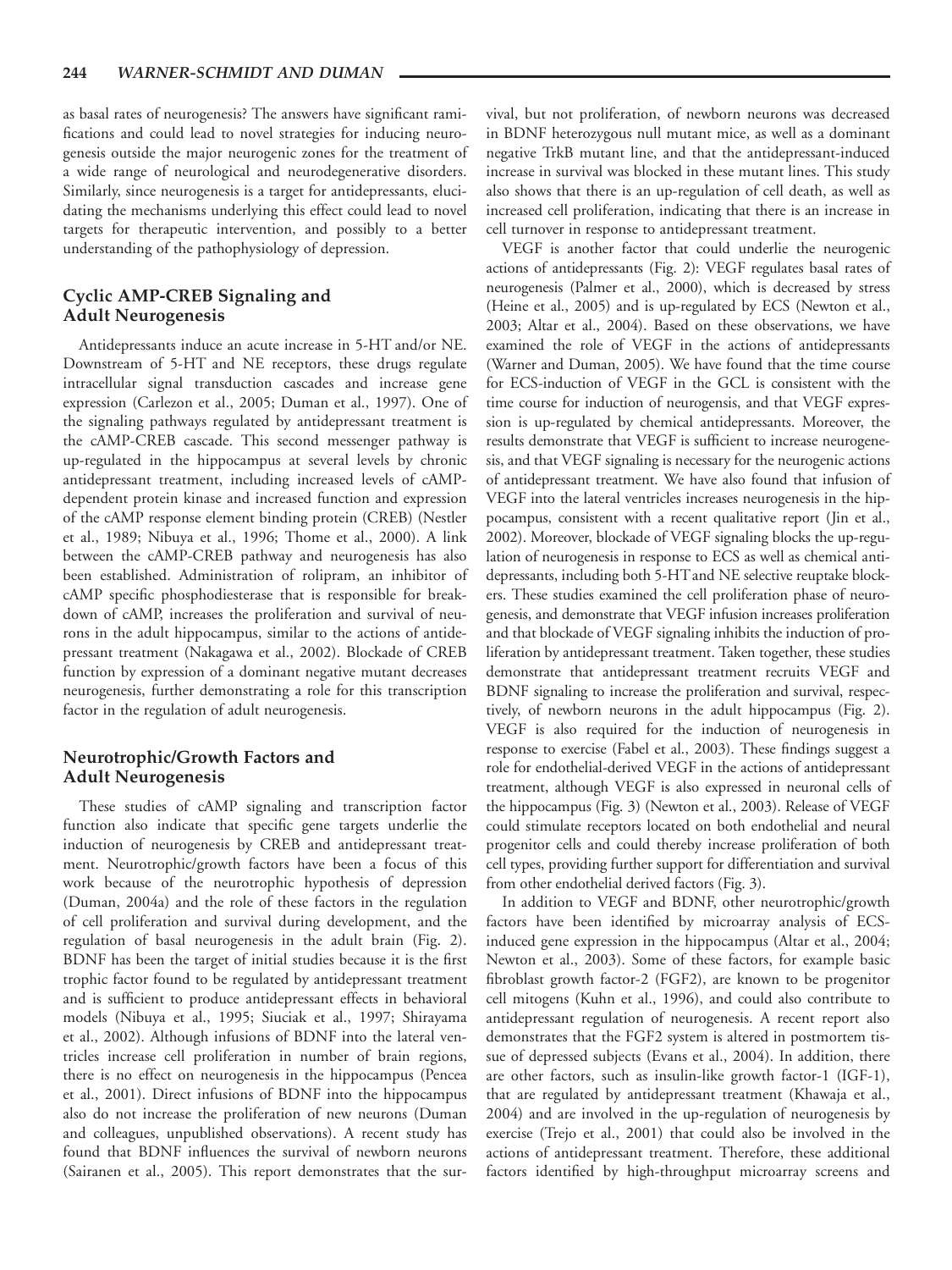

FIGURE 3. A model depicting possible cellular mechanisms for antidepressant regulation of VEGF and BDNF signaling and adult neurogenesis. Recent studies demonstrate that blockade of VEGF signaling blocks the induction of neurogenesis by antidepressant treatment. This indicates that the synthesis and release of VEGF from endothelial cells (shaded cells at the top) plays a role in the actions of antidepressants. It is also possible that neuronal VEGF is another source of this factor. In either case, the release of VEGF would then lead to stimulation of the Flk-1 receptor, one of several VEGF receptors linked to cell proliferation, which is located on both endothelial and neural progenitor cells. This could in turn lead to further release of endothelial-derived factors, including BDNF, which promotes the differentiation and survival of newborn neurons. [Color figure can be viewed in the online issue, which is available at www.interscience. wiley.com.]

basic studies of neurogenesis make up a list of interesting targets for further analysis in the actions of antidepressants.

## Developmental Factors Involved in Adult Neurogenesis

Another avenue of investigation towards the underlying mechanism of antidepressant-induced neurogenesis involves the study of factors that were first characterized for their role in developmental neurogenesis. Some of these signaling pathways, including wingless (Wnt), sonic hedgehog (Shh), and others, have been implicated in the regulation of neurogenesis in the adult brain (Lai et al., 2003). Evidence for a role of these pathways has been provided by recent studies. One report has shown that ECS increases the expression of Wnt-2 and nuclear levels of  $\beta$ -catenin in the hippocampus (Madsen et al., 2003). B-catenin is a downstream effector of the Wnt signaling pathway that mediates progenitor cell proliferation and neural differentiation (Li and Pleasure, 2005). A recent study has also demonstrated a role for Shh, reporting that a pharmacological inhibitor of Shh signaling blocks the induction of neurogenesis by ECS (Banarjee et al., 2005). These factors, as well as others involved in the regulation of neurogenesis during development, represent additional mediators that could contribute to the mechanism of antidepressant-induced neurogenesis. Further studies of the role of these pathways in the actions of chemical antidepressants are necessary to test this hypothesis.

# FUTURE STUDIES

Our understanding of the role of the hippocampus in depression and antidepressant treatment is at an early stage. Antidepressants reproducibly increase neurogenesis, but there are numerous unanswered questions that need to be addressed. For example, what is the cellular distribution of VEGF and BDNF, as well as other factors, in the hippocampus and what are the mechanisms that control the release and function of these factors in response to antidepressant treatments? What are the signal transduction pathways that control neurogenesis, and is there convergence of the pathways for these different growth factors? The influence of antidepressant treatment on the cAMP-CREB cascade has been discussed and a direct link with neurogenesis has been demonstrated (Fig. 4). The role of the signaling cascades activated by neurotrophic, growth, and angiogenic factors in the actions of antidepressant treatment have not been examined. These factors activate a number of pathways, including the MAP kinase, the phosphatidyl inositol-3 kinase (PI3K), and phospholipase-g (PLC-g) pathways (Fig. 4). Additional studies will be needed to further define the role of these signaling pathways in the neurogenic actions of antidepressants, as well as the down-regulation of neurogenesis by stress.

A direct link between neurogenesis and the behavioral actions of antidepressants has been made (Santarelli et al., 2003), but additional work needs to be done and better models of depression will be needed to further test this hypothesis. Transgenic approaches are being developed to express cell cycle inhibitors, specifically in neural progenitors, as well as other strategies, to prevent newborn cell proliferation or neuronal differentiation without killing other cell types. These approaches will give us the tools we need to further address this important question.

A direct link between neurogenesis and depression will require postmortem analysis of hippocampal tissue from depressed subjects. Basic research has identified endogenous markers of cell proliferation, including Ki67, which could aid in the study of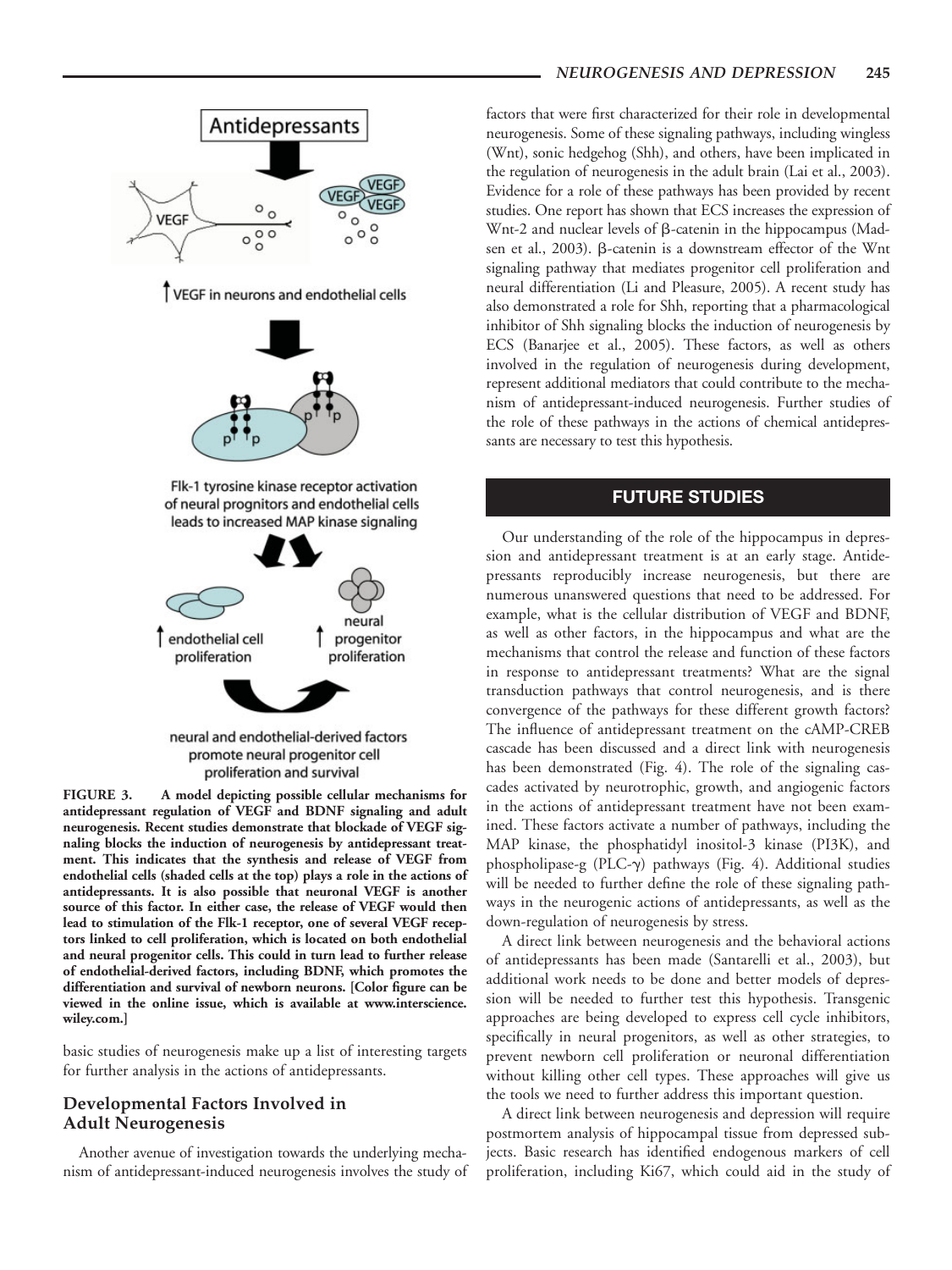

FIGURE 4. Converging signal transduction cascades regulated by monoamines and trophic factors. The monoamines NE and 5-HT regulate a number of second messenger systems, including the cAMP-CREB cascade. The formation of cAMP is mediated by adenylyl cyclase, and the actions of cAMP by cAMP-dependent protein kinase. The pathways regulated by BDNF and VEGF include the MAP kinase and PI3K cascades. The MAP kinase pathway is one of the best characterized and includes tyrosine autophosphorylation of the receptors, coupling with intracellular proteins and activation of a series of kinases, including RAF, MEK, ERK, and RSK, the latter capable of phosphorylating and activating CREB, as well as Bad and other cellular proteins. Key elements of the PI3K pathway include AKT, a serine/ threonine kinase also known as protein kinase B, which block glycogen synthase kinase-3 (GSK-3) and regulates other proteins that promote cell survival and resilience pathways. [Color figure can be viewed in the online issue, which is available at www.interscience.wiley.com.]

neurogenesis in postmortem tissue from depressed patients. Since neurogenesis is influenced by other factors, including age (Kuhn et al., 1996), alcohol (Nixon and Crews, 2002) and exercise (van Praag et al., 1999), it will be a challenge to interpret these data. The studies conducted to date and reviewed here have given rise to these and other questions, and the possibilities for future research are exciting.

## SUMMARY AND CONCLUSIONS

Depression is a complex disorder that targets more than one region of the brain, but there is compelling evidence for the involvement of the hippocampus in the action of antidepressants and in the underlying pathophysiology of depression. Since the

hippocampus is most often studied for its involvement in learning and memory, antidepressants could exert their therapeutic effect by increasing plasticity to promote learning of new coping strategies and ways to deal with the stress and symptoms of depression. However, the hippocampus is also indirectly involved in the regulation of mood and cognition, suggesting that its role in depression could be more complex. Clinical studies demonstrate reduced hippocampal volumes in patients with depression and reversal of volumetric deficits by antidepressant treatment. Preclinical studies suggest that stress and antidepressants differentially regulate neurogenesis in the adult hippocampus, and in some studies, antidepressants prevent or reverse the damaging effects of stress on this structure. A role for neurotrophic, growth, and angiogenic factors in the neurogenic and behavioral actions of antidepressants lend further support to a neurotrophic and neurogenic hypothesis of depression. Evidence points towards a direct link between neurogenesis and the therapeutic action of antidepressants, but this hypothesis requires further testing. This work demonstrates a major conceptual shift in how we think about the causes of depression and the actions of antidepressant treatment, and represents an exciting period for the field. However, this work has raised many new questions and additional studies are needed to further characterize, identify, and validate the role of neurogenesis in depression.

## **REFERENCES**

- Alonso R, Griebel G, Pavone G, Stemmelin J, Le Fur G, Soubrie P. 2004. Blockade of CRF1 or V1B receptors reverses stress-induced suppression of neurogenesis in a mouse model of depression. Mol Psychiatry 9:278–286.
- Altar C, Laeng P, Jurata LW, Brockman JA, Lemire A, Bullard J, Bukhman YV, Young TA, Charles V, Palfreyman MG. 2004. Electroconvulsive seizures regulate gene expression of distinct neurotrophic signaling pathways. J Neurosci 24:2667–2677.
- Axelson D, Doraiswamy PM, McDonald WM, Boyko OB, Tupler LA, Patterson LJ, Nemeroff CB, Ellinwood EH Jr, Krishnan KR. 1993. Hypercortisolemia and hippocampal changes in depression. Psychiatry Res 47:163–173.
- Banarjee S, Rajendran R, Dias BG, Ladiwala U, Tole S, Vaidya VA. 2005. Recruitment of the Sonic hedgehog signaling cascade in electroconvulsive seizure-mediated regulation of adult rat hippocampal neurogenesis. Eur J Neurosci 22:1570–1580.
- Bielau H, Trubner K, Krell D, Agelink MW, Bernstein HG, Stauch R, Mawrin C, Danos P, Gerhard L, Bogerts B, Baumann B. 2005. Volume deficits of subcortical nuclei in mood disorders—A postmortem study. Eur Arch Psychiatry Clin Neurosci. Epub ahead of print.
- Bjornebekk A, Mathe AA, Brene S. 2005. The antidepressant effect of running is associaated with increased hippocampal cell proliferation. Int J Neuropsychopharm 8:357–368.
- Blumenthal J, Babyak MA, Moore KA, Craighead WE, Herman S, Khatri P, Waugh R, Napolitano MA, Forman LM, Appelbaum M, Doraiswamy PM, Krishnan KR. 1999. Effects of exercise training on older patients with major depression. Arch Intern Med 159(19):2349–2356.
- Bodnoff S, Suranyi-Cadotte B, Aitken DH, Quirion R, Meaney MJ. 1988. The effects of chronic antidepressant treatment in an animal model of anxiety. Psychopharmacology (Berl) 95:298–302.
- Bremner J, Narayan M, Anderson ER, Staib LH, Miller HL, Charney DS. 2000. Hippocampal volume reduction in major depression. Am J Psychiatry 157:115–118.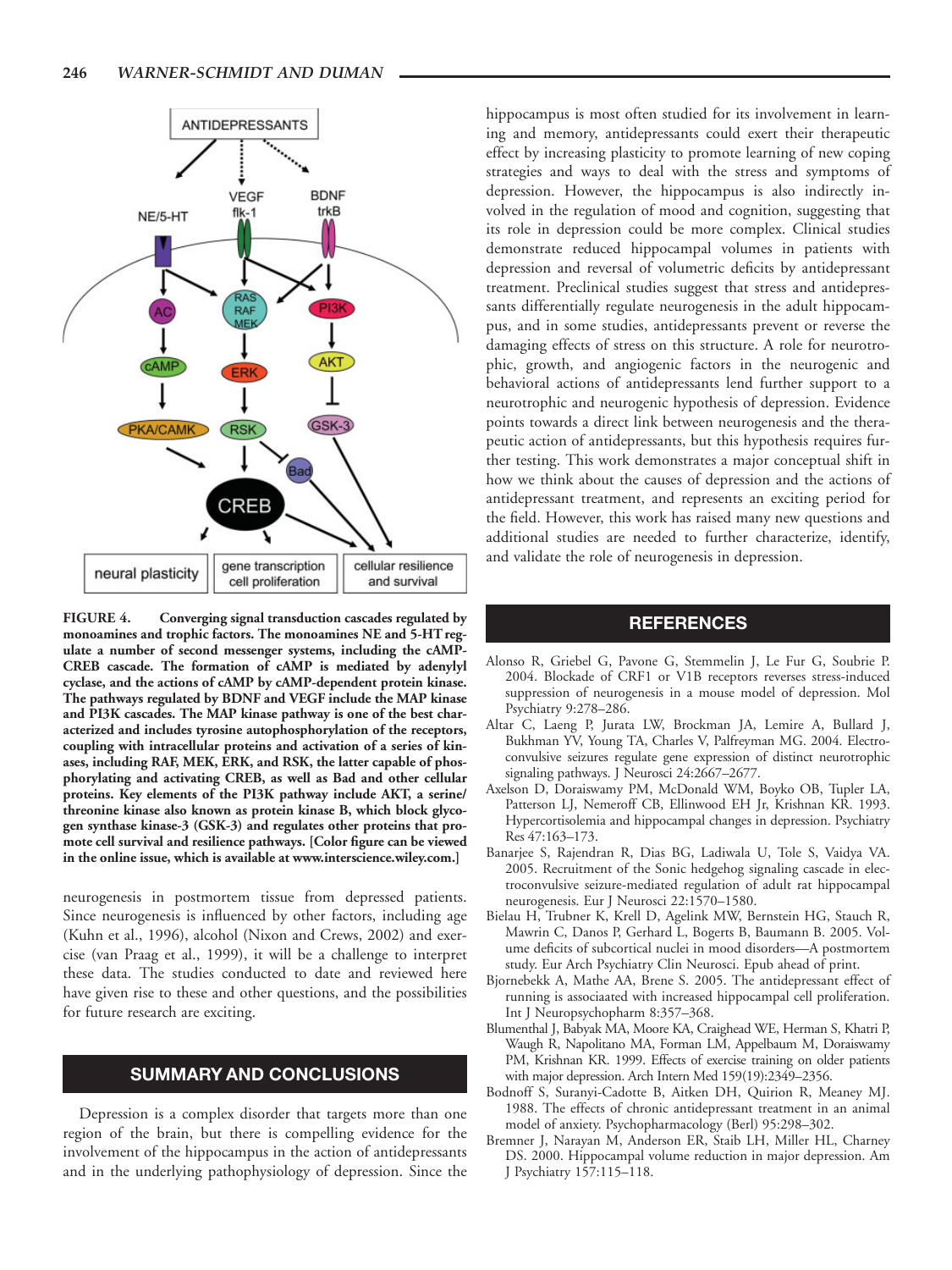- Brotto L, Gorzalka BB, LaMarre AK. 2001. Melatonin protects against the effects of chronic stress on sexual behavior in male rats. Neuroreport 12(16):3465–3469.
- Cameron H, Gould E. 1996. Distinct populations of cells in the adult dentate gyrus undergo mitosis or apoptosis in response to adrenalectomy. J Comp Neurol 369:56–63.
- Cameron H, Tanapat P, Gould E. 1998. Adrenal steroids and N-Methyl-D-Aspartate receptor activation regulate neurogenesis in the dentate gyrus of adult rats through a common pathway. Neuroscience 82:349–354.
- Carlezon W, Duman RS, Nestler EJ. 2005. The many faces of CREB. Trends Neurosci 28(8):436–445.
- Cheeta S, Ruigt G, van Proosdij J, Willner P. 1997. Changes in sleep architecture following chronic mild stress. Biol Psychiatry 41(4):419–427.
- Cryan J, Markou A, Lucki I. 2002. Assessing antidepressant activity in rodents: recent developments and future needs. Trends Pharm Sci 23(5):238–245.
- Czeh B, Michaelis T, Watanabe T, Frahm J, de Biurrun G, van Kampen M, Bartololomucci A, Fuchs E. 2001. Stress-induced changes in cerebral metabolites, hippocampal volume, and cell proliferation are prevented by antidepressant treatment with tianeptine. Proc Natl Acad Sci USA 98:12796–12801.
- D'Aquila P, Brain P, Willner P. 1994. Effects of chronic mild stress on performance in behavioral tests relevant to anxiety and depression. Physiol Behav 56:861–867.
- Drevets W. 2001. Neuroimaging and neuropathological studies of depression: implications for the cognitive-emotional features of mood disorders. Curr Opin Neurobiol 11:240–249.
- Drevets WC, Price JL, Simpson JR, Todd RD, Reich T, Vannier M, Raichle ME. 1997. Subgenual prefrontal cortex abnormalities in mood disorders. Nature 386:824–827.
- Duman RS. 2004a. Role of neurotrophic factors in the etiology and treatment of mood disorders. Neuromolecular Med 5:11–25.
- Duman RS. 2004b. Depression: a case of neuronal life and death? Biol Psychiatry 56:140–145.
- Duman R, Heninger GR, Nestler EJ. 1997. A molecular and cellular theory of depression. Arch Gen Psychiatry 54:597–606.
- Eisch A, Mandyam CD. 2004. Drug dependence and addiction. II: Adult neurogenesis and drug abuse. Am J Psychiatry 161(3):426
- Eriksson PS, Perfilieva E, Bjork-Eriksson T, Alborn A, Nordborg C, Peterson D, Gage F. 1998. Neurogenesis in the adult human hippocampus. Nat Med 4:1313–1317.
- Evans S, Choudary PV, Neal CR, Li JZ, Vawter MP, Tomita H, Lopez JF, Thompson RC, Meng F, Stead JD, Ealsh DM, Myers RM, Bunney WE, Watson SJ, Jines EG, Akil H. 2004. Dysregulation of the fibroblast growth factor system in major depression. Proc Natl Acad Sci USA 101:15506–15511.
- Fabel K, Fabel K, Tam B, Kaufer D, Baiker A, Simmons N, Kuo CJ, Palmer TD. 2003. VEGF is necessary for exercise-induced adult hippocampal neurogenesis. Eur J Neurosci 18:2803–2812.
- Foy M, Stanton ME, Levine S, Thompson RF. 1987. Behavioral stress impairs long-term potentiation in rodent hippocampus. Behav Neural Biol 48:138–149.
- Frodl T, Meisenzahl EM, Zetzsche T, Born C, Groll C, Jager M, Leinsinger G, Bottlender R, Hahn K, Moller HJ. 2002. Hippocampal changes in patients with a first episode of major depression. Am J Psychiatry 159:1112–1118.
- Gage F. 2000. Mammalian neural stem cells. Science 287:1433–1438.
- Galea L, Wide JK, Barr AM. 2001. Estradiol alleviates depressive-like symptoms in a novel animal model of post-partum depression. Behav Brain Res 122:1–9.
- Gold P, Chrousos GP. 2002. Organization of the stress system and its dysregulation in melancholic and atypical depression: high vs low CRH/NE states. Mol Psychiatry 7:254–275.
- Gould E, Cameron HA, Daniels DC, Wooley CS, McEwen BS. 1992. Adrenal hormones suppress cell division in the adult rat dentate gyrus. J Neurosci 12:3642–3650.
- Gould E, McEwen BS, Tanapat P, Galea LAM, Fuchs E. 1997. Neurogenesis in the dentate gyrus of the adult tree shrew is regulated by psychosocial stress and NMDA receptor activation. J Neurosci 17(7): 2492–2498.
- Gould E, Tanapat P, Hastings NB, Shors TJ. 1999. Neurogenesis in adulthood: a possible role in learning. Trends Cogn Sci 3:186–192.
- Greenwood B, Foley TE, Burhans D, Maier SF, Fleshner M. 2005. The consequences of uncontrollable stress are sensitive to duration of prior wheel running. Brain Res 1033:164–178.
- Hajszan T, Maclusky NJ, Leranth C. 2005. Short-term treatment with the antidepressant fluoxetine triggers pyramidal dendritic spine synapse formation in rat hippocampus. Eur J Neurosci 21(5):1299– 1303.
- Halim N, Weickert CS, McClintock BW, Weinberger DR, Lipska BK. 2004. Effects of chronic haloperidol and clozapine treatment on neurogenesis in the adult rat hippocampus. Neuropsychopharmacology 29:1063–1069.
- Hastings R, Parsey RV, Oquendo MA, Arango V, Mann JJ. 2004. Volumetric analysis of the prefrontal cortex, amygdala, and hippocampus in major depression. Neuropsychopharmacology 29:952–959.
- Heine V, Zareno J, Maslam S, Joels M, Lucassen PJ. 2005. Chronic stress in the adult dentate gyrus reduces cell proliferation near the vasculature and VEGF and Flk-1 protein expression. Eur J Neurosci 21:1304–1314.
- Hellsten J, Wennstrom M, Mohapel P, Ekdahl CT, Bengzon J, Tingstrom A. 2002. Electroconvulsive seizures increase hippocampal neurogenesis after chronic corticosterone treatment. Eur J Neurosci 16:283–290.
- Hellsten J, Wennstrom M, Bengzon J, Mohapel P, Tingstrom A. 2004. Electroconvulsive seizures induce endothelial cell proliferation in adult rat hippocampus. Biol Psychiatry 55:420–427.
- Henn F, Vollmayr B. 2004. Neurogenesis and depression: etiology or epiphenomenon? Biol Psychiatry 56:146–150.
- Hirayasu Y, Shenton ME, Salisbury DF, Kwon JS, Wible CG, Fischer IA, Yurgelun-Todd D, Zarate C, Kikinis R, Jolesz FA, McCarley RW. 1999. Subgenual cingulate cortex volumein first-episode pstchosis. Am J Psychiatry 156:1091–1093.
- Holsboer F, Barden N. 1996. Antidepressants and hypothalamic-pituitary-adrenocortical regulation. Endocr Rev 17:187–205.
- Jin K, Zhu Y, Yunjuan S, Mao XO, Xie L, Greenberg DA. 2002. Vascular endothelial growth factor (VEGF) stimulates neurogenisis in vitro and in vivo. Proc Natl Acad Sci USA 99(18):11946–11950.
- Karishma K, Herbert J. 2002. Dehydroepiandrosterone (DHEA) stimulates neurogenesis in the hippocampus of the rat, promotes survival of newly formed neurons and prevents corticosterone-induced suppression. Eur J Neurosci 16:445–453.
- Kempermann G, Kuhn HG, Gage F. 1997. More hippocampal neurons in adult mice living in an enriched environment. Nature 386:493–495.
- Kessler R, McGonagle KA, Zhao S, Nelson CB, Hughes M, Eshleman S, Wittchen H, Kendler KS. 1994. Lifetime and 12-month prevalence of DSM-III-R psychiatric disorders in the United States: results from the national comorbidity survey. Arch Gen Psychiatry 51: 8–19.
- Khawaja X, Xu J, Liang J-J, Barrett JE. 2004. Proteomic analysis of protein changes developing in rat hippocampus after chronic antidepressant treatment: Impliations for depressive disorders and future therapies. J Neurosci 75:451–460.
- Kodama M, Fujioka T, Duman RS. 2004. Chronic olanzapine or fluoxetine treatment increases cell proliferation in rat hippocampus and frontal cortex. J Biol Psychiatry 56(8):570–580.
- Koo J, Duman RS. 2005. Role of interleukin-1B in hippocampal cell proliferation impaired by acute stress. Abstr Soc Neurosci.
- Kuhn H, Dickinson-Anson H, Gage FH. 1996. Neurogenesis in the dentate gyrus of the adult rat: age-related decrease of neuronal progenitor proliferation. J Neurosci 16:2027–2033.
- Lai I, Hong CJ, Tsai SJ. 2003. Expression of cAMP response elementbinding protein in major depression before and after antidepressant treatment. Neuropsychobiology 48(4):182–185.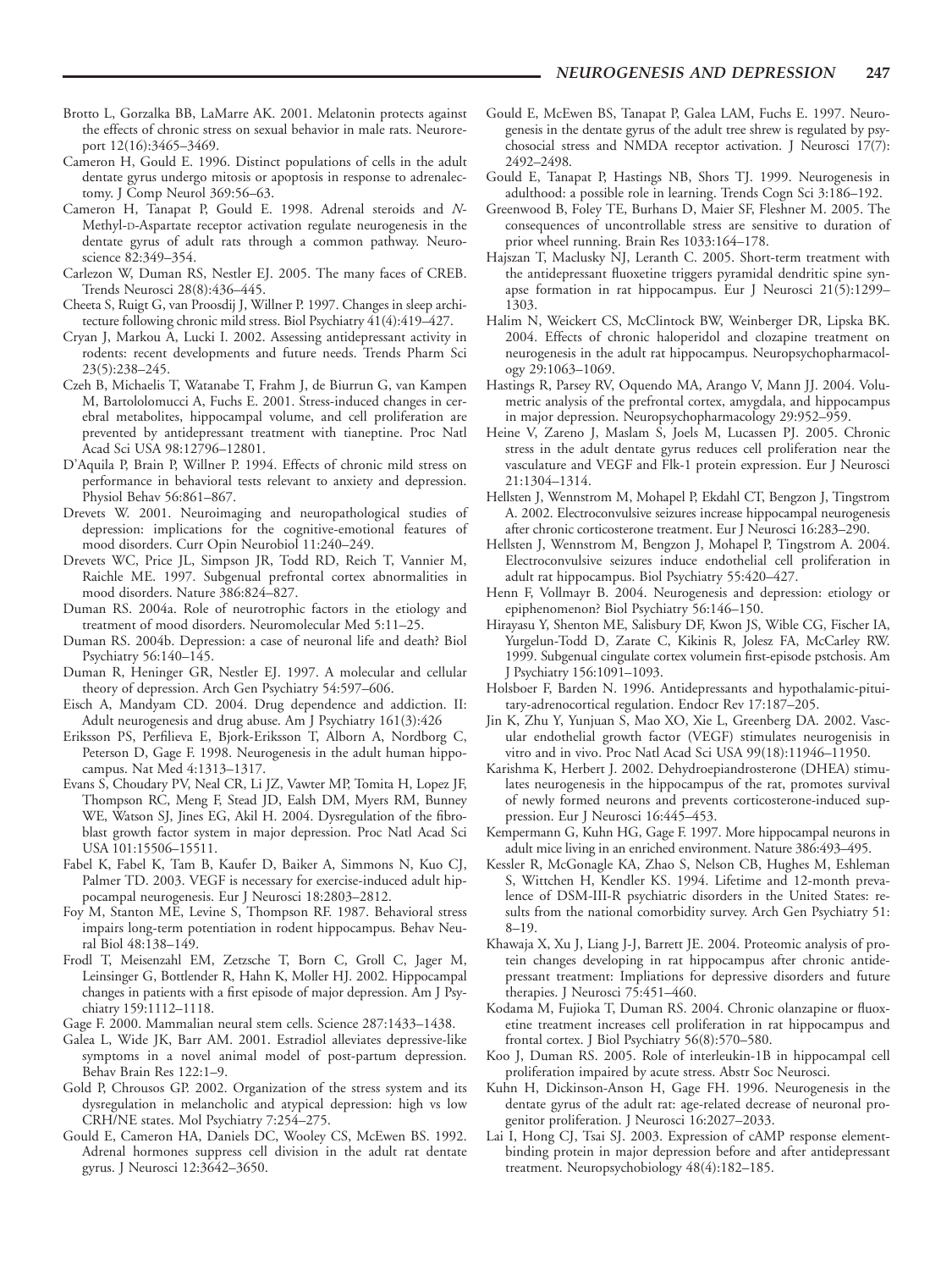- Lee S, Dunlop JC, Alves SE, Brake WG, McEwen BS. 2000. PCREB immunoreactivity in the rat hippocampus following estrogen treatment: in vivo and in vitro studies. Abstr Soc Neurosci 26:922.
- Li G, Pleasure SJ. 2005. Morphogenesis of the dentate gyrus: what we are learning from mouse mutants. Dev Neurosci 27(2–4):93–99.
- Lisman J, Grace AA. 2005. The hippocampal-VTA loop: controlling the entry of information into long-term memory. Neuron 46:703–713.
- MacQueen G, Campbell S, McEwen BS, Macdonald K, Amano S, Joffe RT, Nahmias C, Young LT. 2003. Course of illness, hippocampal function, and hippocampal volume in major depression. Proc Natl Acad Sci USA 100:1387–1392.
- Madsen T, Treschow A, Bengzon J, Bolwig TG, Lindvall O, Tingström A. 2000. Increased neurogenesis in a model of electroconvulsive therapy. Biol Psychiatry 47:1043–1049.
- Madsen T, Newton SS, Eaton ME, Russell DS, Duman RS. 2003. Chronic electroconvulsive seizure up-regulates  $\beta$ -catenin expression in rat hippocampus: role in adult neurogenesis. Biol Psychiatry 54:1006– 1014.
- Magarinos AM, McEwen BS, Flugge G, Fuchs E. 1996. Chronic psychosocial stress causes apical dendritic atrophy of hippocampal CA3 pyramidal neurons in subordinate tree shrews. J Neurosci 16:3534–3540.
- Malberg J, Duman RS. 2003. Cell proliferation in adult hippocmpus is decreased by inescapable stress: reversal by fluoxetine treatment. Neuropsychopharmacology 28(9):1562–1571.
- Malberg J, Schechter LE. 2005. Increasing hippocampal neurogenesis: a novel mechanism for antidepressant drugs. Curr Pharm Des 11:145– 155.
- Malberg J, Eisch AJ, Nestler EJ, Duman RS. 2000. Chronic antidepressant treatment increases neurogenesis in adult hippocampus. J Neurosci 20:9104–9110.
- Manev H, Uz T, Smalheiser NR, Manev R. 2001. Antidepressants alter cell proliferation in the adult brain in vivo and in neural cultures in vitro. Eur J Pharmacol 411:67–70.
- Markakis E, Gage FH. 1999. Adult-generated neurons in the dentate gyrus send axonal projections to field CA3 and are surrounded by synaptic vesicles. J Comp Neurol 406(4):449–460.
- McEwen B. 1999. Stress and hippocampal plasticity. Curr Opin Neurobiol 5:205–216.
- Mervaala E, Fohr J, Kononen M, Valkonen-Korhonen M, Vainio P, Partanen K, Partanen J, Tiihanen J, Viinamaki H, Karjalainen AK, Lehtonen J. 2000. Quantitative MRI of the hippocampus and amygdala in severe depression. Psychol Med 30:117–125.
- Monje M, Toda H, Palmer TD. 2003. Inflammatory blockade restores adult hippocampal neurogenesis. Science 302:1760–1765.
- Moreau J, Scherschlicht R, Jenck F, Martin JR. 1995. Chronic mild stressinduced anhedonia model of depression; sleep abnormalities and curative effects of electroshock treatment. Behav Pharmacol 6:682–687.
- Muller M, Lucassen PJ, Yassouridis A, Hoogendijk JG, Holsboer F, Swabb DF. 2001. Neither major depression nor glucocorticoid treatment affects the cellular integrity of the human hippocampus. Eur J Neurosci 14:1603–1612.
- Nakagawa S, Kim J-E, Lee R, Malberg JE, Chen J, Steffen C, Zhang Y-J, Nestler EJ, Duman RS. 2002. Regulation of neurogenesis in adult mouse hippocampus by cAMP and cAMP response element-binding protein. J Neurosci 22:3673–3682.
- Nestler E, Terwilliger RZ, Duman RS. 1989. Chronic antidepressant administration alters the subcellular distribution of cAMP-dependent protein kinase in rat frontal cortex. J Neurochem 53:1644–1647.
- Newton S, Collier E, Hunsberger J, Adams D, Salvanayagam E, Duman RS. 2003. Gene profile of electroconvulsive seizures: induction of neurogenic and angiogenic factors. J Neurosci 23:10841–10851.
- Nibuya M, Morinobu S, Duman RS. 1995. Regulation of BDNF and trkB mRNA in rat brain by chronic electroconvulsive seizure and antidepressant drug treatments. J Neurosci 15:7539–7547.
- Nibuya M, Nestler EJ, Duman RS. 1996. Chronic antidepressant administration increases the expression of cAMP response element binding protein (CREB) in rat hippocampus. J Neurosci 16:2365–2372.
- Nixon K, Crews FT. 2002. Binge ethanol exposure decreases neurogenesis in adult rat hippocampus. J Neurochem 83:1087–1093.
- Ongur D, Drevets WC, Price JL. 1998. Glial reduction in the subgenual prefrontal cortex in mood disorders. Proc Natl Acad Sci USA 95:13290–13295.
- Palmer T, Willhoite AR, Gage FH. 2000. Vascular niche for adult hippocampal neurogenesis. J Comp Neurol 425:479–494.
- Parent J, Tada E, Fike JR, Lowenstein DH. 1999. Inhibition of dentate granule cell neurogenesis with brain irradiation does not prevent seizure-indiced mossy fiber synaptic reorganization in the rat. J Neurosci 19:4508–4519.
- Peissner W, Kocher M, Treuer H, Gillardon F. 1999. Ionizing radiation-induced apoptosis of proliferating stem cells in the dentate gyrus of the adult rat hippocampus. Brain Res Mol Brain Res 71: 61–68.
- Pencea V, Bingaman KD, Wiegand SJ, Luskin MB. 2001. Infusion of brain-derived neurotrophic factor into the lateral ventricle of the adult rat leads to new neurons in the parenchyma of the striatum, septum, thalamus, and hypothalamus. J Neurosci 21:6706– 6717.
- Pham K, Nacher J, Hof PR, McEwen BS. 2003. Repeated restraint stress suppresses neurogenesis and reduces biphasic PSA-NCAM expression in the adult rat dentate gyrus. Eur J Neurosci 17:879–886.
- Rajkowska G, Miguel-Hidalgo JJ, Wei J, Dilley G, Pittman SD, Meltzer HY, Overholser JC, Roth BL, Stockmeier CA. 1999. Morphometric evidence for neuronal and glial prefrontal cell pathology in major depression. Biol Psychiatry 45:1085–1098.
- Rajkowska G, Halaris A, Selemon LD. 2001. Reductions in neuronal and glial density characterize the dorsolateral prefrontal cortex in bipolar disorder. Biol Psychiatry 49:741–752.
- Rosenbrock H, Koros E, Bloching A, Podhorna J, Borsini F. 2005. Effect of chronic intermittent restraint stress on hippocampal expression of marker proteins for synaptic plasticity and progenitor cell proliferation in rats. Brain Res 1040(1/2):55–63.
- Saarelainen T, Hendolin P, Lucas G, Koponen E, Sairanen M, MacDonald E, Agerman K, Haapasalo A, Nawa H, Aloyz R, Ernfors P, Castren E. 2003. Activation of the trkB neurotrophin receptor is induced by antidepressant drugs and is required for antidepressantinduced behavioral effects. J Neurosci 23:349–357.
- Sairanen M, Lucas G, Ernfors P, Castren M, Casren E. 2005. Brainderived neurotrophic factor and antidepressant drugs have different but coordinated effects on neuronal turnover, proliferation, and survival in the adult dentate gyrus. J Neurosci 25:1089–1094.
- Santarelli L, Saxe M, Gross C, Surget A, Battaglia F, Dulawa S, Weisstaub N, Lee J, Duman R, Aranico O, Belzung C, Hen R. 2003. Requirement of hippocampal neurogenisis for the behavioral effects of antidepressants. Science 301:805–809.
- Sapolsky R. 2001. Depression, antidepressants, and the shrinking hippocampus. Proc Natl Acad Sci USA 98:12320–12322.
- Shah P, Ebmeier KP, Glabus MF, Goodwin GM. 1998. Cortical grey matter reduction associated with treatment-resistant chronic unipolar depression. Br J Psychiatry 172:527–532.
- Sheline Y, Wany P, Gado MH, Csernansky JG, Vannier MW. 1996. Hippocampal atrophy in recurrent major depression. Proc Natl Acad Sci USA 93:3908–3913.
- Sheline Y, Sanghavi M, Mintun MA, Gado MH. 1999. Depression duration but not age predicts hippocampal volume loss in medically healthy wormen with recurrent major depression. J Neurosci 19: 5034–5043.
- Sheline Y, Gado MH, Kraemer HC. 2003. Untreated depression and hippocampal volume loss. Am J Psychiatry 160:1–3.
- Shirayama Y, Chen AC-H, Nakagawa S, Russell RS, Duman RS. 2002. Brain derived neurotrophic factor produces antidepressant effects in behavioral models of depression. J Neurosci 22:3251–3261.
- Shors T, Foy MR, Levine S, Thompson RF. 1990. Unpredictable and uncontrollable stress impairs neuronal plasticity in the rat hippocampus. Brain Res Bull 24:663–667.